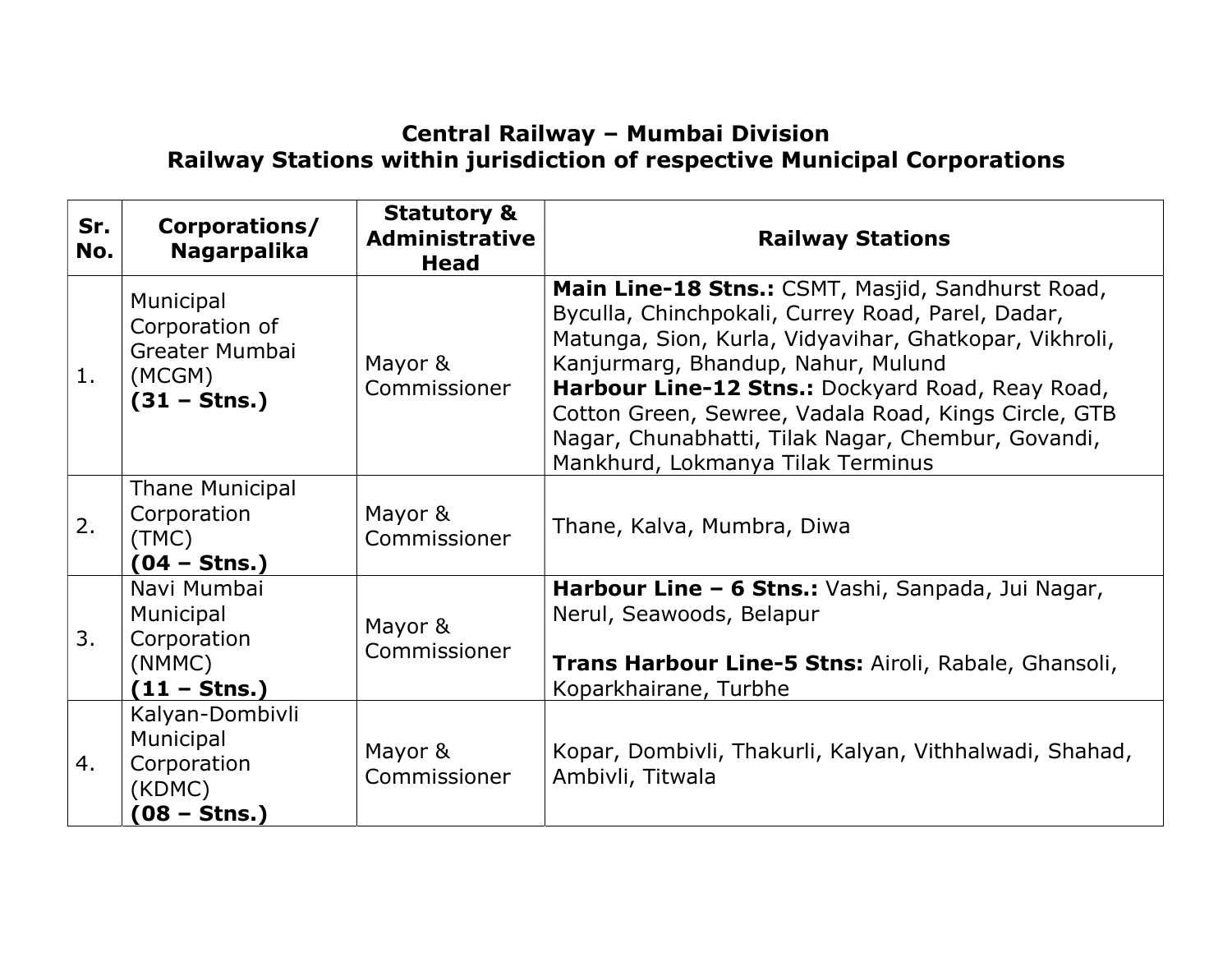| Sr.<br>No. | Corporations/<br><b>Nagarpalika</b>                                | <b>Statutory &amp;</b><br><b>Administrative</b><br>Head | <b>Railway Stations</b> |
|------------|--------------------------------------------------------------------|---------------------------------------------------------|-------------------------|
| 5.         | Ulhasnagar Municipal<br>Corporation<br>(UMC)<br>$(01 - Stn.)$      | Mayor &<br>Commissioner                                 | Ulhasnagar              |
| 6.         | Ambernath Municipal<br>Council<br>$(01 - Stn.)$                    | Nagaradhyaksha<br>& CEO                                 | Ambernath               |
| 7.         | Badlapur-Kulgaon<br><b>Municipal Council</b><br>$(01 - Stn.)$      | Nagaradhyaksha<br>& CEO                                 | Badlapur                |
| 8.         | Matheran Hill Station<br><b>Municipal Council</b><br>$(01 - Stn.)$ | Nagaradhyaksha<br>& CEO                                 | Matheran                |
| 9.         | Karjat Municipal<br>Council<br>$(01 - Stn.)$                       | Nagaradhyaksha<br>& CEO                                 | Karjat                  |
| 10.        | Khopoli Municipal<br>Council<br>$(01 - Stn.)$                      | Nagaradhyaksha<br>& CEO                                 | Khopoli                 |
| 11.        | Lonavla Municipal<br>Council<br>(02 – Stn.)                        | Nagaradhyaksha<br>& CEO                                 | Khandala, Lonavla       |